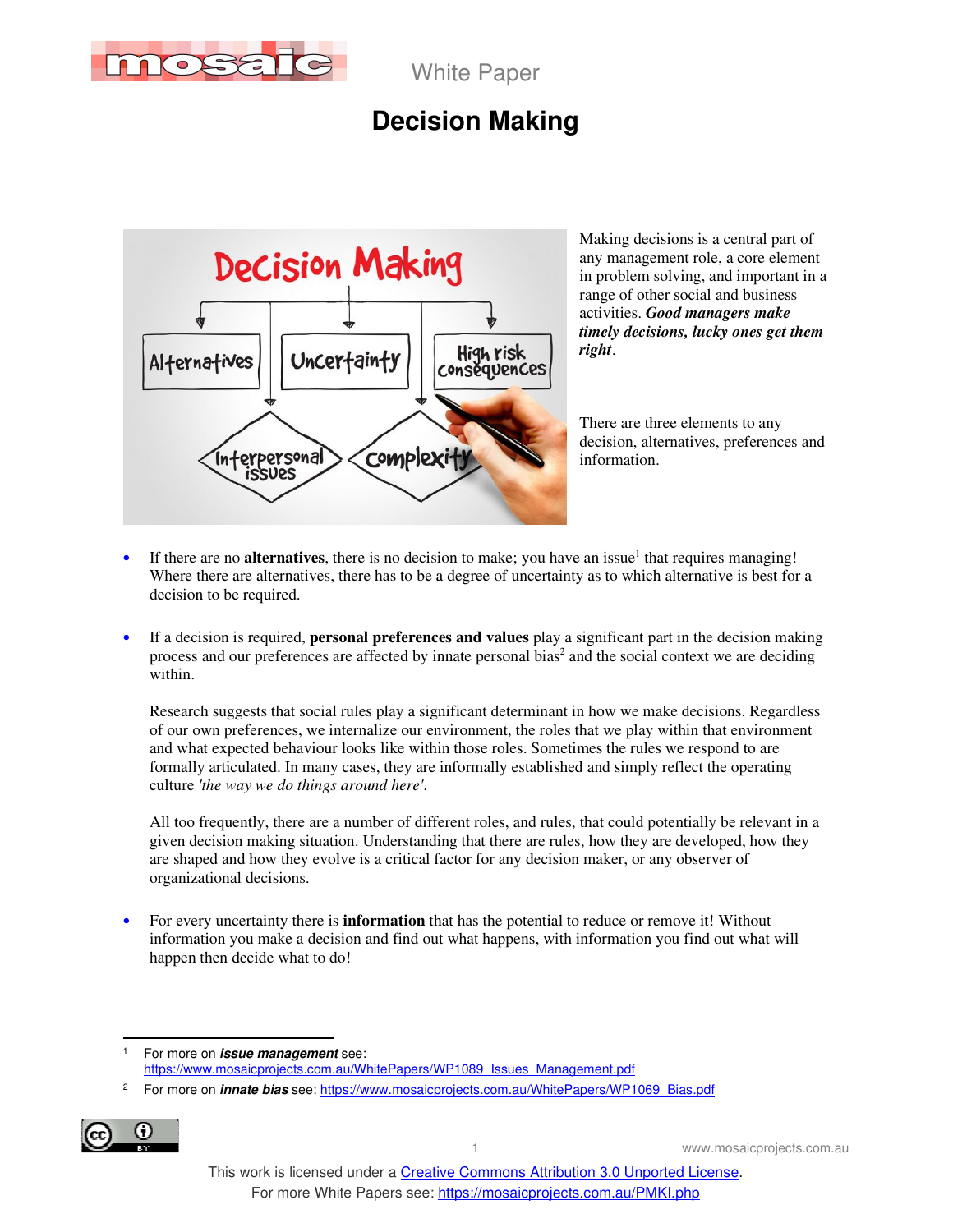



However, we rarely if ever have enough information; as Carl von Clausewitz wrote more than 100 years ago, *"War is the realm of uncertainty; three quarters of the factors on which action in war is based are wrapped in a fog of greater or lesser uncertainty. . . . The commander must work in a medium which his eyes cannot see; which his best deductive powers cannot always fathom; and with which, because of constant changes, he can rarely become familiar."* Substitute 'project' for war and the sentiment remains true today!

**And**, information has no value at all, unless it has the potential to change the decision! The critical thing is not the amount of information available; but having the key elements of information available when needed in a useful form, which improves your awareness of the situation and ability to act. Once the best possible (but typically inadequate) information has been assembled, decisions need to be made; usually no decision is the least beneficial outcome.

The final factor to consider is the **quality** of the information being accessed / provided / used; no information is complete or perfect. Before making use of any information, the decision maker has to evaluate the reliability and accuracy of the information and look for any vested interests or bias on the part of the people developing the information. Everyone is biased and almost everyone involved in information gathering / development has an interest in the information they have helped assemble so the question has to be what effect these influences may have.

These three elements are combined within a 'frame' – the way you see the problem that requires the decision. This 'frame' creates the basis within which you will decide and in many situations is itself open to different interpretations depending on how you describe the problem<sup>3</sup>.

### **Practical Decision Making**

Decision making always involves a level of ethics and a degree of risk. Ethics frame and help differentiate, right from wrong, good from bad, desirable from undesirable, and just and fair from unjust and unfair; but there are very few situations where the best option is absolutely clear cut<sup>4</sup>. One important consideration in determining the 'best option' is to weigh up the effect of each option being considered on the organisation's strategy and objectives (both holistically and at the project level) - there may well be a conflict between what's best or easiest in the short term and the long term consequences of the decision.

<sup>4</sup> For more on **ethics** see: https://www.mosaicprojects.com.au/WhitePapers/WP1001\_Ethics.pdf



<sup>3</sup> For more on **defining the problem** see: https://www.mosaicprojects.com.au/WhitePapers/WP1013\_Problem\_Solving.pdf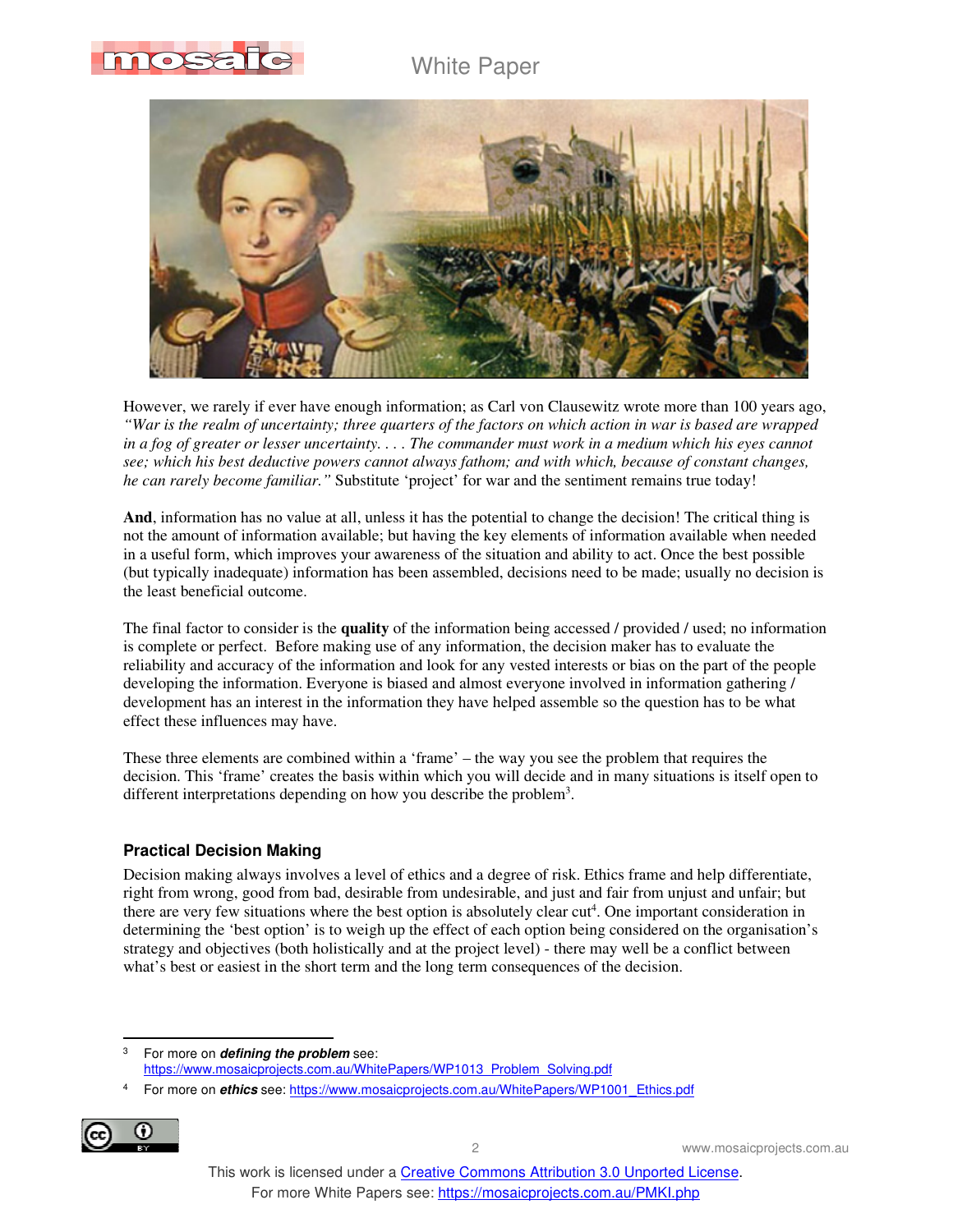mosato

Accepting all decisions are 'risky' is often more challenging. The simple fact is if there is no uncertainty, there is no need for a decision; the answer is obvious! Where a decision is needed there are competing alternatives creating an uncertainty that matters  $-a$  risk<sup>5</sup>. Where a risk exists, there is a probability the right decision will be made and a probability the wrong decision will be made. This uncertainty, particularly around the more complex decision types (dilemmas, etc.) almost inevitable give rise to a quandary<sup>6</sup> for the decision maker; and while this state encourages procrastination, the only way out of a quandary is to take action and make the best decision you can in the circumstances.

Whilst it is reasonable to expect the decision taker to act with appropriate care and diligence, this is not the same as expecting him or her to always get the decision correct. In law this is called the 'statutory business judgement rule'; the decision taker is protected by this 'rule' provided he or she has applied appropriate care and diligence and balanced the foreseeable risk of harm against the potential benefits that can be expected to flow from the decision they have made. Business judgements (decisions) of necessity involve uncertainty and risk taking and this should be encouraged to an appropriate extent. Hindsight is useful for retrospective reflection and learning but does not redefine the framework within which the decision was being made. All that can reasonably be asked of a decision maker is for them to act in 'good faith' and apply applied appropriate care and diligence in the circumstances of the decision-making process.

In this respect time urgency is a critical consideration. How much time do you have to go through a problem solving, or information gathering, process to inform your decision making? Delay may be beneficial if the value of the expected additional inputs achievable in the time outweigh the costs of delaying, but these gains need to be real. Procrastination helps no-one and once time has been lost it cannot ever be recovered; whereas a less than optimum decision can frequently be adjusted in the light of better information. The 'window of opportunity' associated with any decision is only open for a limited period of time.

Then there is the question of trust and acceptance. Are you trusted to make the decision or are you merely an advisor to the decision maker (alternatively do you trust the person delegated to make the decision) and when the decision is made, will it be accepted by the affected stakeholders? Trust<sup>7</sup> is a precursor to acceptance and the degree of trust present, combined with the power and influence of the decision maker<sup>8</sup>, will influence the best approach to decision making - where trust is not present, time is needed to negotiate and reach consensus.

Another key consideration is 'who decides' – escalating every decision to the project manager is a recipe for disaster! The project manager should actively encourage people to accept responsibility and make decisions when appropriate. This helps the team run more efficiently and allows individuals to grow professionally.

Team members should be encouraged to handle all of the day-to-day decisions and only escalate decisions on an exception basis. Some of the factors that indicate escalation is needed include:

- Is there an impact to effort, duration or cost?
- Will the decision require you to go out of scope or deviate from previously agreed upon specifications?
- Is the decision politically sensitive?
- Will the decision require you to miss a previously agreed upon commitment?
- Will the decision open the project to future risk?

<sup>8</sup> For more on **power and authority** see: https://www.mosaicprojects.com.au/WhitePapers/WP1095\_Understanding\_Power\_Authority.pdf



<sup>5</sup> For more on **managing risk** see: https://www.mosaicprojects.com.au/WhitePapers/WP1047\_Risk\_Management.pdf

<sup>6</sup> A **quandary** is state of perplexity or uncertainty over what to do in a difficult situation. The practical dilemma faced by the decision maker is 'what to do' take a risk and make an imperfect decision or do nothing. Effective managers and leaders know that despite the difficulties, doing nothing is rarely, if ever, a viable option.

<sup>7</sup> For more on the **value of trust** see: https://www.mosaicprojects.com.au/WhitePapers/WP1030\_The\_Value\_of\_Trust.pdf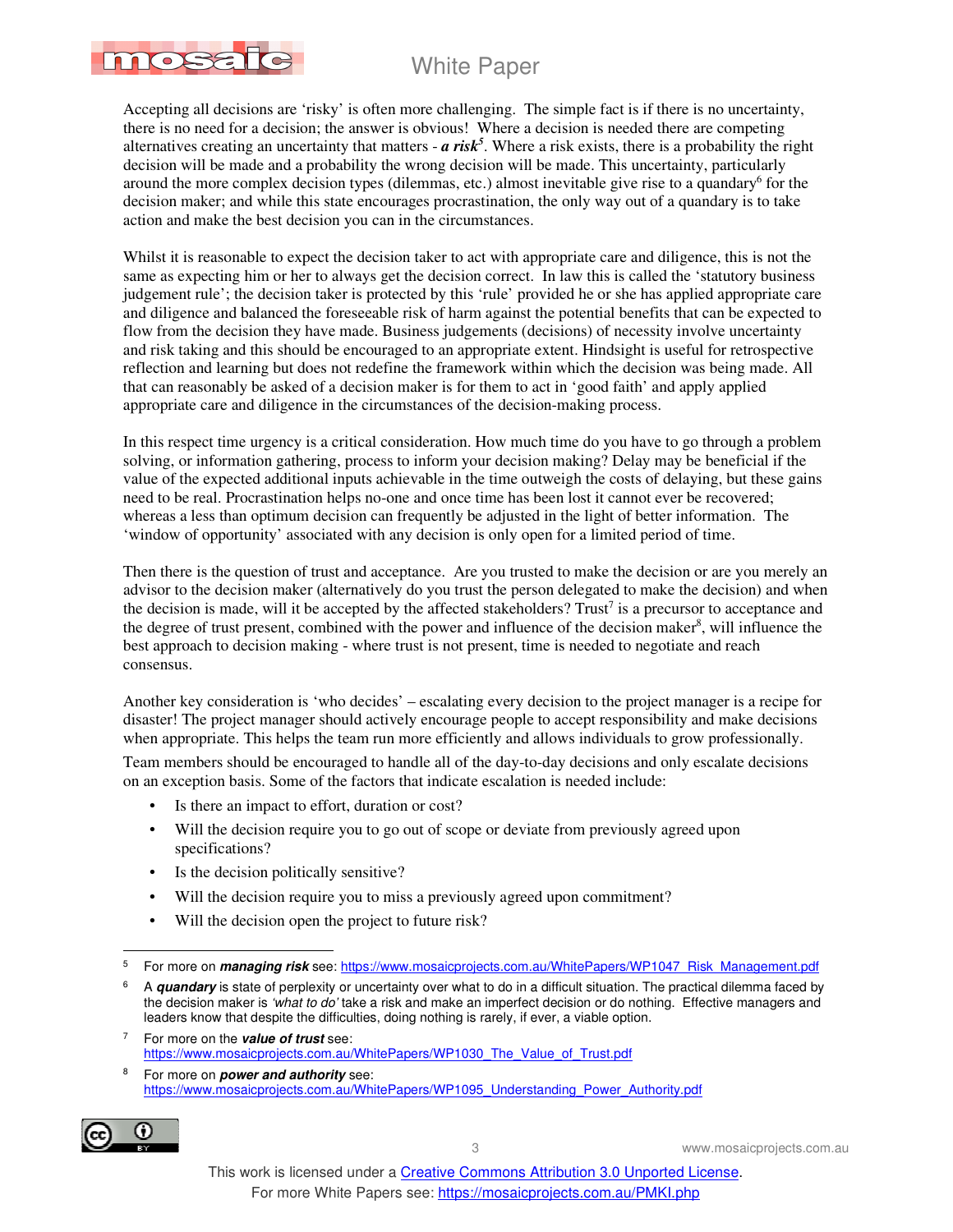

If none of these conditions are true then the team member should make the decision; but when one or more are present, the project manager must be involved. Establishing the ground rules for decision making within the project hierarchy is a key governance decision and involves the willingness of more senior people to delegate to their subordinates<sup>9</sup>.

There is also an interesting phenomenon that occurs when decisions need to be made. Usually there is less input to large, complicated decisions than there is for decisions that are routine and simple. This occurs because most people aren't familiar with the subject and background surrounding the large, complicated decisions but they are familiar with the context of the smaller and more routine decisions. Which causes everyone to want to be involved in the discussion about the smaller decisions; care is needed to make sure only the 'right people' are involved in each decision and they understand the parameters of the decision to be taken.

Finally, PMI research<sup>10</sup> shows that organisations that have defined processes for making decisions achieve far better outcomes than those who do not! This includes processes and policies relating to:

- Delegations of empowerment and authority
- Escalation routes depending on the magnitude of the issue
- Transparency of process, and
- Support to ensure the right stakeholders and managers are involved.

Depending on the circumstances different types of decision are needed that have quite different characteristics, understanding these differences will help you reach the best decision.

### **Wicked Problems**

Wicked problems were defined by Rittel and Webber in the 1970s as being a problem that is difficult or impossible to solve because of incomplete, contradictory, and/or changing requirements that are often difficult to recognise. These are at the extreme end of 'dilemmas'; the characteristics that define a 'wicked problem' are:

- There is no definitive statement of the problem and each solution reveals new aspects of the problem
- Since there is no definitive problem there is no definitive answer therefore you cannot tell if you have answered the problem!
- Some solutions are better (good) than others (bad) but there is never a true/false or right/wrong solution. Every solution has its consequences!
- The uniqueness of each problem means it is hard to test or simulate solutions ahead of time. The 'problem' is usually a symptom of many other interlocking problems and the cause can be explained in numerous different ways
- There are many stakeholders with different perspectives on the problem and how to solve it. Extensive consultation, negotiation11 and conflict management12 skills are essential
- Clarity and understanding emerge slowly and iterative approaches to solving the problem may be necessary. Including learning from earlier failures.

<sup>12</sup> For more on **conflict management** see: https://www.mosaicprojects.com.au/WhitePapers/WP1041\_Managing\_Conflict.pdf



<sup>9</sup> For more on **delegation** see: https://www.mosaicprojects.com.au/WhitePapers/WP1091\_Delegation.pdf

<sup>10</sup> See **Capturing the value of project management through decision making**: https://www.mosaicprojects.com.au/PDF-Gen/Decision-making.pdf

<sup>11</sup> For more on **negotiation** see: https://www.mosaicprojects.com.au/WhitePapers/WP1032\_Win-Win\_Negotiating.pdf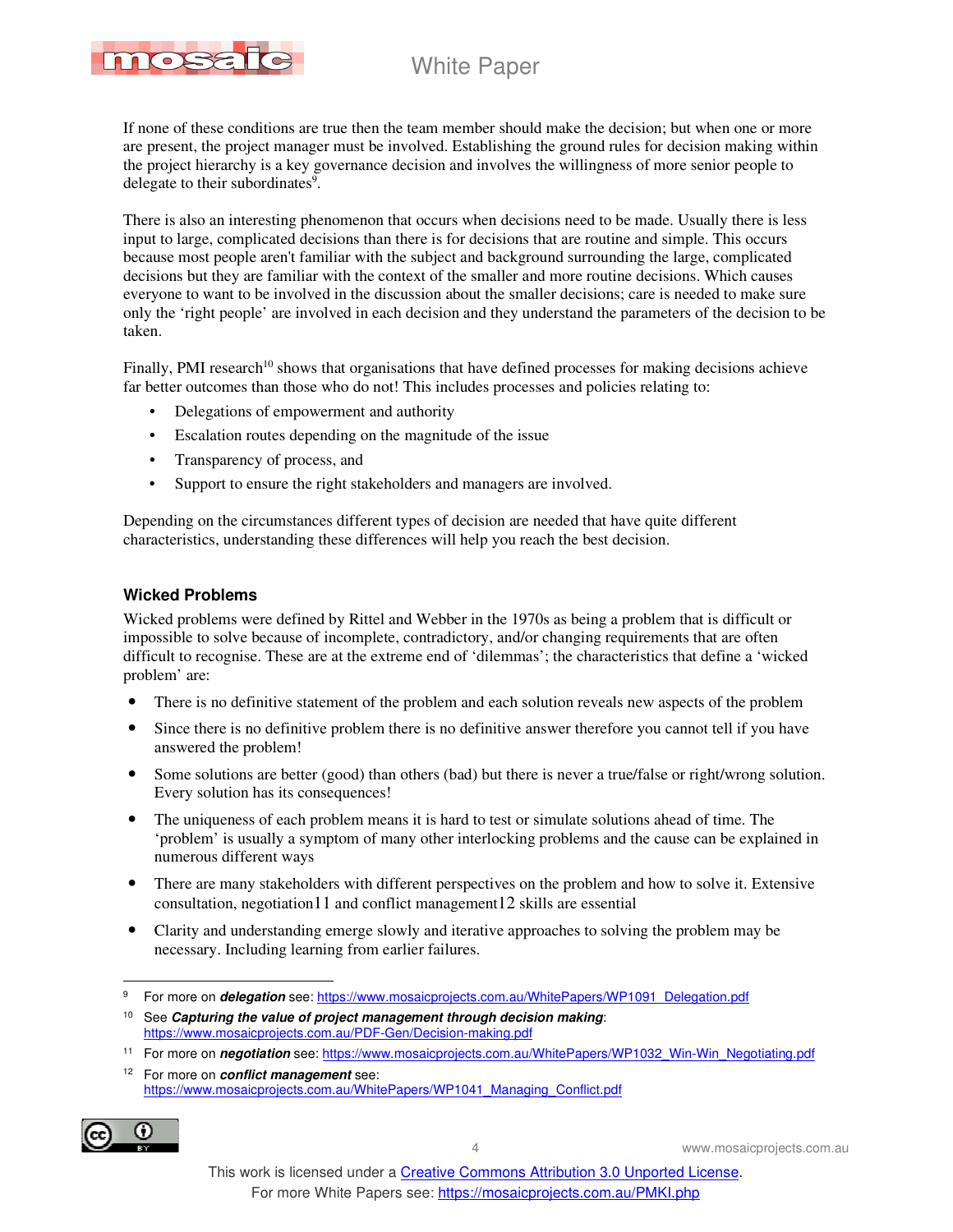

Wicked problems in modern business involving competitors, customers and markets are sometimes referred to as X-Problems. Wicked problems are closely associated with complexity, emergent properties and nonlinear outcomes are normal<sup>13</sup>. Soft systems thinking can be usefully applied to these problems<sup>14</sup>. However, as with dilemmas, the worst outcome is usually achieved by not making a decision; the difference is wicked problems are best dealt with incrementally, adjusting each step of the solution based on observed outcomes from the previous steps.

#### **Dilemmas**

Dilemmas have no 'right' answers. They are not described in the 'rules' and there is no way to calculate a solution. Dilemmas exist at all levels:

- In a family situation, it is when you discover your daughter's school play which she has been rehearsing and practicing for months is on the same evening as your son's football final; you cannot be in two places at once…..
- In a work situation two people simply cannot work together and the friction is damaging team moral and productivity. You cannot keep both people on the team, they are both key contributors in their own right and to transition both people out of the team would have a major impact on delivery. Who should go and who should stay???
- Your organisation can support project 'A' or project 'B' but not both. Both projects score equally on your selection criteria and both have passionate advocates who have spent months working on the feasibility of the ideas…..

Most dilemmas involve ethics<sup>15</sup>, and your decision will unfairly disadvantage at least one group of stakeholders. But not making a decision is worse than making a decision, if you do not decide everybody is worse of  $f^{16}$ . Dilemmas are common in areas of organisational governance<sup>17</sup> and are not infrequent at the project management level.

To resolve a dilemma, the first issue is to recognise there is no right answer and stop wasting time searching for one. Then based on your ethical framework make the best decision possible and live with the consequences (PMI have developed a framework to help with this type of decision<sup>18</sup>).

#### **Conundrums**

A conundrum is an intricate and difficult question that only has a conjectural answer.

Many riddles are conundrums; the answer can be derived from the riddle but is not obvious; traditionally, the answer to a conundrum involved a pun: "*What's the difference between a jeweller and a jailer?"- "One sells watches and the other watches cells."*

In modern business the meaning has shifted to mean a complex or perplexing problem that has no clear solution and is difficult or impossible to resolve based on your current knowledge. Many conundrums have easy answers when you know what the answer is (but you have to be clever to find it), others are mysteries,

<sup>14</sup> For more on **soft systems** see: https://www.mosaicprojects.com.au/WhitePapers/WP1044\_Systems\_Thinking.pdf

<sup>16</sup> See, **Problem Solving**: https://www.mosaicprojects.com.au/WhitePapers/WP1013\_Problem\_Solving.pdf

<sup>18</sup> Download a copy of the **PMI Ethical Decision-Making Framework** from: https://www.mosaicprojects.com.au/PDF-Gen/PMI\_Ethical\_Decision\_Making\_Framework.pdf



<sup>13</sup> For more on **complexity** see: https://www.mosaicprojects.com.au/WhitePapers/WP1058\_Complexity\_Theory.pdf

<sup>&</sup>lt;sup>15</sup> For more on *ethics* see: https://www.mosaicprojects.com.au/WhitePapers/WP1001\_Ethics.pdf

<sup>17</sup> For more on **Governance** see: https://www.mosaicprojects.com.au/WhitePapers/WP1033\_Governance.pdf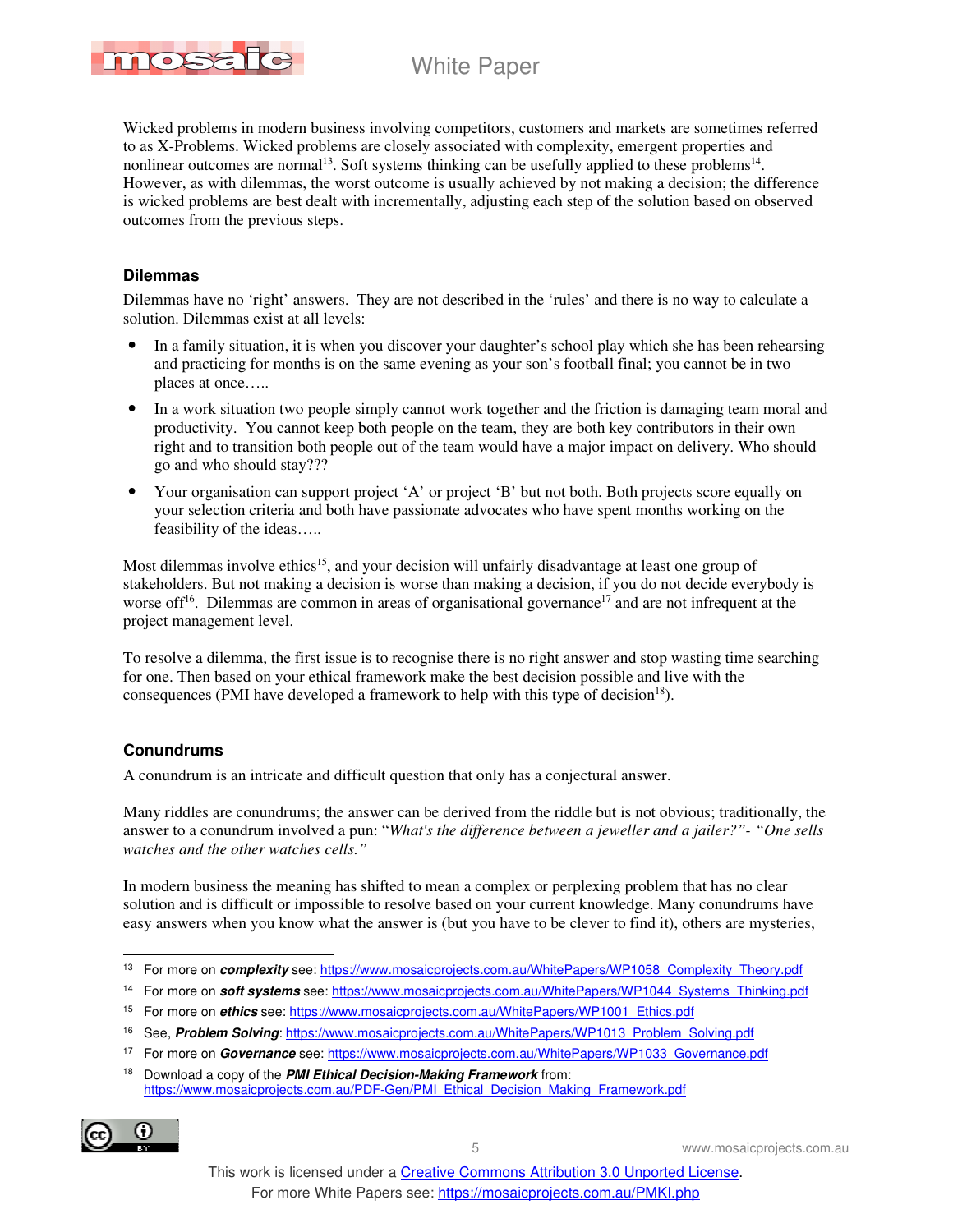

and others may be dilemmas. The challenge is to determine what sort of decision you are being asked to make<sup>19</sup>.

### **Paradox**

A paradox is a *seemingly* true statement or group of statements that lead to a contradiction or a situation which seems to defy logic or intuition. An example of a paradox is *This statement is false*, if it is it is not, and if it isn't it is……. $\otimes$ 

Management paradox are not quite as blatant as the sentence above but are no less difficult to resolve. They are a persistent contradiction between interdependent elements that resist simple binary choices between the elements<sup>20</sup>. Managing a paradox requires balancing the competing elements such as the need to manage the tension between consistency (follow the rules) and flexibility (creativity to enhanced outcomes); between controlling risk or taking risk – virtually every management system generates a range of contradictions that can be removed by better design; and a series of paradox that cannot be removed because both elements are important (but contradict each other). Living with a paradox requires a decision on the best balance to strike between the competing elements in the current situation. This requires a judgement call and different people will arrive at different conclusions (group decision making, diversity and consensus can help achieve the 'best' judgement call – see below) and then any change in the situation will usually require the judgement to be revised. The persistent nature of a paradox really means you have to get used to living with it and you need to be prepared to review your previous judgement calls as the situation changes.

One well-known project management paradox is Cobb's Paradox. Martin Cobb worked for the Secretariat of the Treasury Board of Canada. In 1995 he attended The Standish Group's CHAOS University and created his now famous paradox (Cobb, 1995): *"We know why projects fail; we know how to prevent their failure so why do they still fail?"* The apparently true statement is that we know how to prevent project failure, but do we really know how to make projects successful? And if we do, the illogical element is, why do we let them fail??<sup>21</sup> Probably the biggest paradox faced by project managers is the concept of a *'risk free project'*.

#### **Mysteries**

Malcolm Gladwell's book – *What the Dog Saw* made the following (now outdated) distinction between a puzzle and a mystery:

*Osama bin Laden's whereabouts are a puzzle. We can't find him because we don't have enough information. The key to the puzzle will probably come from someone close to bin Laden, and until we can find that source bin Laden will remain at large – the puzzle was solved in 2012.* 

*The problem of what would happen in Iraq after the toppling of Saddam Hussein was, by contrast, a mystery. It wasn't a question that had a simple, factual answer. Mysteries require judgments and the assessment of uncertainty.* 

When confronted with a 'mystery' the solution is closely aligned with risk management $^{22}$ . You do not have enough information to make an 'informed decision' and you do not know when (if ever) better information

22 For more on **Risk Management** see: https://mosaicprojects.com.au/PMKI-PBK-045.php



<sup>19</sup> The concept of complex problem-solving touches Conundrums, Mysteries and Puzzles. All three may involve a large number of diverse, dynamic and interdepended elements in a novel situation where it is difficult or impossible to get good quantitative data. The art and effect of complex problem solving is discussed in the CSIRO paper **Behavioural Economics and Complex Decision-Making** (basically we don't do a good job dealing with complex problem solving): https://www.mosaicprojects.com.au/PDF-Gen/Complex\_Decision\_Making.pdf, an interactive model to assist this process and improve outcomes can be viewed at: http://www.idiagram.com/CP/cpprocess.html (see also Annex 1)

<sup>20</sup> For mor on **managing paradox** see: https://mosaicprojects.com.au/Mag\_Articles/SA1058\_The\_Problem\_with\_Paradox.pdf

<sup>&</sup>lt;sup>21</sup> For more on **Cobb's Paradox** see: https://mosaicprojects.wordpress.com/2011/03/18/cobbs-paradox/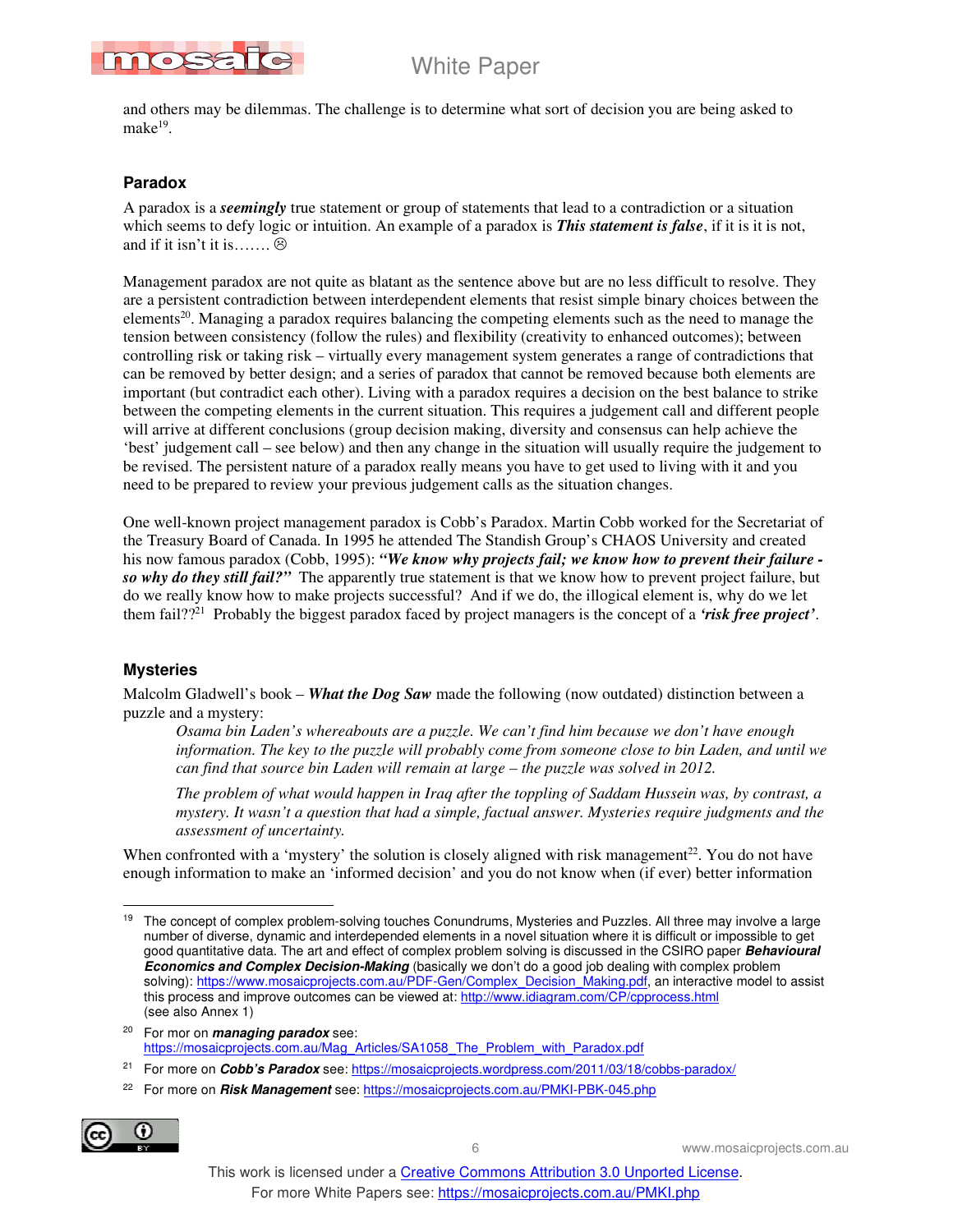

will become available. You need to determine options, assess probabilities and be prepared for outcomes you were not expecting. As with dilemmas, there is no correct decision only the best decision based on the assessed probabilities 'at this time'.

### **Puzzles**

Puzzles have one right answer that may be resolved in one correct way or which may be achieved through several different routes. To most people solving a Rubik's Cube is a puzzle; we lack adequate information to easily solve the puzzle. We either don't know the optimum processes, or we don't have the necessary information, to reach a solution. Competitors that take part in Rubik's Cube competitions know the processes needed to reach the 'one right solution' and can apply them in a few seconds.

The way to solve a puzzle is to get the skills and information you need<sup>23</sup>. If you don't know, find someone who does. Once you have the information and knowhow, the puzzle is reduced to a problem and making a correct decision is straightforward.

### **Problems**

Solving problems simply require hard work. There is one right answer and usually one optimum way to solve the problem. Any high school maths test contains a series of problems. Calculating the loads on the catenary cables supporting a suspension bridge is a complicated problem but once solved, determining the correct size for the cable is straightforward.

Problems come in different sizes; big problems are a problem that is in fact solvable but will take a great deal of time and effort and has a significant impact on a project, program or business. Many of these can be directly linked to failures such as unrealistic stakeholder expectations and poor or incomplete requirements definition; the challenge is to make sure the problem is resolved before it causes project failure!

The way to solve a problem is to gather the information needed, apply the correct rules and processes $^{24}$  and determine the answer. Once the answer is known, the correct decision is obvious. Various approaches to problem solving are discussed in depth in WP1013 – *Problem Solving<sup>25</sup>* .

### **Establish an effective decision making framework**

Decisions are usually needed from various members of the project team, to avoid ambiguity and procrastination, establish a decision-making framework by answering the following questions:

- 1 **Who?** Prior to the beginning of any project, determining who has decision-making power is critical. On most projects there will be several decision makers with different responsibilities.
- 2 **What?** Different members of the team will probably have different decision-making responsibilities based upon their role. Identifying the scope of everyone's responsibility regarding the type of decisions they can and can't make avoids confusion and makes it possible to streamline the process. The project manager should not be expected to make every decision and degree of autonomy is a powerful motivator<sup>26</sup>.
- <sup>23</sup> For more on **data gathering and brainstorming** see: https://www.mosaicprojects.com.au/WhitePapers/WP1068\_Data\_Gathering.pdf
- 24 **Decision support tools** are discussed in: https://www.mosaicprojects.com.au/WhitePapers/WP1062\_Ranking-Requirements.pdf
- <sup>25</sup> For more on **problem solving** see: https://www.mosaicprojects.com.au/WhitePapers/WP1013\_Problem\_Solving.pdf
- 26 For more on **motivation** see: https://www.mosaicprojects.com.au/WhitePapers/WP1048\_Motivation.pdf

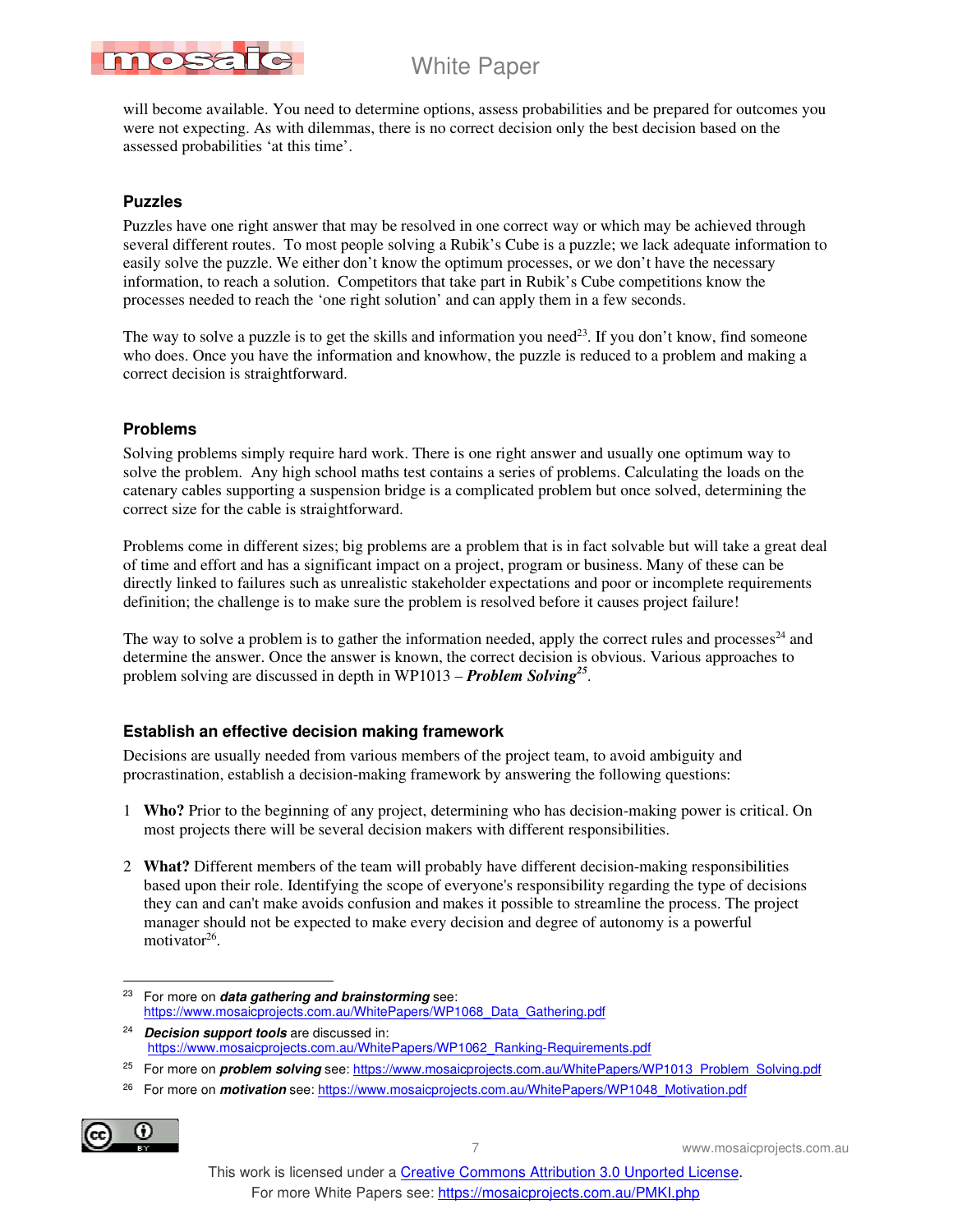- nosa
	- 4 **When?** Decision fatigue refers to the deteriorating quality of decisions made by an individual, after a long session of decision making; for instance, judges in court have been shown to make poorer decisions later in the day. The effects of decision fatigue include:
		- A Reduced ability to make trade-offs leading to irrational trade-offs in decision making.
		- Decision avoidance, either not making a decision or taking the 'easy-way-out' rather than the best option and/or impulsive quick decisions.

This effect is closely aligned with the loss of self-control caused by sleep deprivation<sup>27</sup> and suggests important decisions should never be made after lunch!

- 3 **How?** Identifying how decisions are made and how they are shared with project team members is almost as important as the decision itself. There are a number of alternatives for effective decision making that can be used for everyone involved in the decision/meeting or just some core decision making team or body<sup>28</sup>. What is important is everyone understands the process. Some of the options include:
	- The PM or responsible manager can decide on their own (*command / dictate*).
	- The PM or responsible manager can decide after listening to the various points of view (*consultation*).
	- Consensus where all of the parties agree (*unanimity*).
	- Consensus where most agree and there is no sustained objection (*ISO use this model*).
	- Substantial majority vote (*eg, 75% approval*)
	- Simple majority vote.
	- Plurality where the largest block decides even if this is not a majority (*typically used where multiple options are open for decision*)
	- A random selection (*coin flip*)

The decision framework should focus on supporting the primary outcomes of the project or program (eg, delivering business results); encompass the two aspects of a decision, making the decision and implementing the decision; and be designed to provide the flexibility necessary to enable an adaptive management process that allows for changes as new information becomes available, and at the same time, provide anchors to align stakeholders on the critical decisions necessary to successfully manage the project or program.

Other factors to consider in the decision making process include:

- 1 **Understanding the constraints.** The available time can restrict decision making options as can the level of trust and likelihood of the decision being accepted by those affected. It takes more time to consult or reach a consensus, but a command is only helpful if those affected are prepared to trust the decision maker and accept his/her decision. The quality of the decision (and the decision maker) is also a factor – where a high quality decision based on good information is possible, the resulting decision is likely to be accepted more readily.
- 2 **Decision making techniques.** A range of techniques can assist in the decision making process:
	- **Pros and cons analysis**: a qualitative comparison in which the potentially good things and bad things associated with each option are listed and then compared.
	- **Kepner-Tregoe (K-T) decision analysis**: A quantitative process where a team of experts score a range of options individually and the summation provides data for a decision. The less certain the information, the larger the number of experts required.

<sup>28</sup> **Group decision making options** are also discussed in: https://www.mosaicprojects.com.au/WhitePapers/WP1062\_Ranking-Requirements.pdf



<sup>27</sup> For more on the **effects of tiredness** see: https://mosaicprojects.wordpress.com/2014/01/24/tired-workers-lose-their-ethics/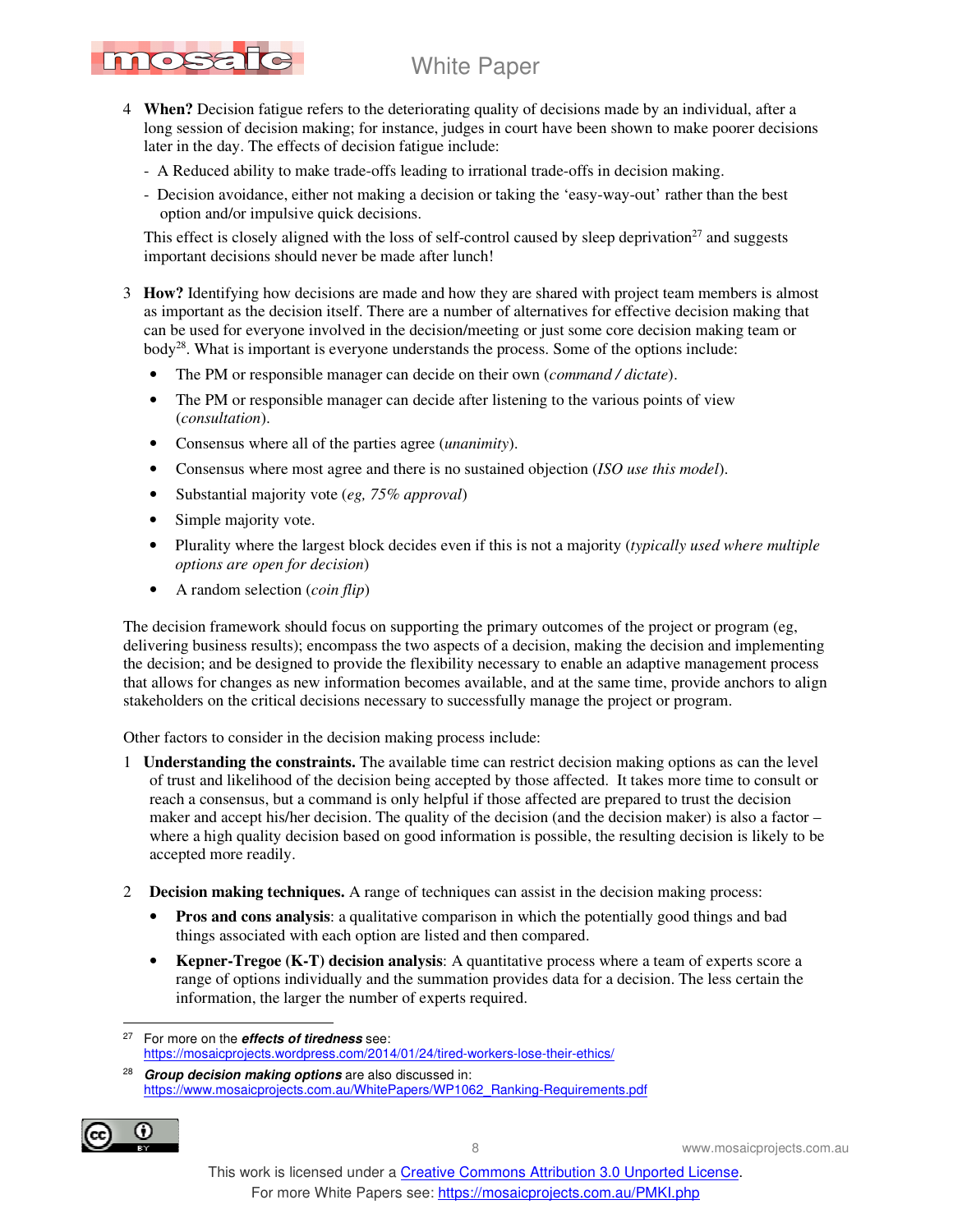

- **Problem solving**: see https://www.mosaicprojects.com.au/WhitePapers/WP1013\_Problem\_Solving.pdf
- **Analytical Hierarchy Process (AHP)**: a quantitative analysis using pair-wise comparison on how well an option meets a criterion. The process is based on the concept people make relative judgements easier then absolute judgements $2^9$ .
- 3 **Mindfulness.** Mindfulness is an inherent quality of human consciousness that can be enhanced by appropriate training; it is the intentional, accepting and non-judgmental focus of one's attention on the emotions, thoughts and sensations occurring in the present moment. Applying mindfulness can help decision-makers to reach conclusions, and improves the way decisions are identified, made, implemented and assessed. As well as helping reduce stress (meditation is closely relaed) $30$ .
- 4 **The "right of one objection".** Unfortunately, the majority of the world's workers tend to keep information to themselves rather than risk the wrath of authority by 'throwing a spanner into the works'. The introduction of a 'no-sanction' right to one objection policy can reduce this tendency and importantly, information withholders become liable to an equal share of the consequences if they have kept quiet and a bad decision eventuates. The 'one objection' policy says that regardless of the rank of the person making the decision, if you have information that shows that the decision may be wrong, you are **obliged** to share that information with the person making the decision. However, once the objection has been properly considered, the objector is then expected to comply with the final decision.
- 5 **Minimising stress:** Whilst low levels of are good for you high levels are detrimental to good decision making in all but the simplest circumstances $3<sup>1</sup>$ . Under high stress levels, individuals and teams restrict cue sampling, decrease vigilance, prematurely close off the evaluation of options and engage in task shedding. Additionally, the capacity of the working memory is decreased, which means in total, the amount of information taken in is reduced by the stress level. This is likely to lead to sub-optimal decisions at a time when making a decision is likely to be time critical. Given the stress is likely to be externally imposed; the best way to minimise the effect of stress is to create an information rich environment with good communication channels within the team and your support network before the stress arrives. Then make your best call.
- 6 **Using and protecting your team.** High performance teams during uncertainty and crisis:
	- Show high levels of flexibility and can perform tasks very rapidly.
	- Use implicit communication rather than explicit communication. As time pressure increased, the members stop waiting for explicit information requests and instead provided leaders with information they implicitly determine will be useful.
	- Use multi-dimensional information exchange rather than top down and anticipate the information needs of others and their leaders.
	- Delegate the details of the decision to the right level within the team<sup>32</sup>.
	- Have high levels of trust between each other and the leadership team and are made up of individuals who have achieved necessary levels of capability.

- <sup>30</sup> For more on the use of **mindfulness** in decision making see: http://knowledge.insead.edu/leadership-management/why-mindful-individuals-make-better-decisions-3479
- <sup>31</sup> For more on the **effect of stress** see, **Problem Solving**: https://www.mosaicprojects.com.au/WhitePapers/WP1013\_Problem\_Solving.pdf

<sup>32</sup> For more on **layered decision making** see: https://www.mosaicprojects.com.au/WhitePapers/WP1086\_Standard\_Operating\_Procedures.pdf



<sup>29</sup> For more on **pair-wise comparison** see: https://www.mosaicprojects.com.au/WhitePapers/WP1062\_Ranking-Requirements.pdf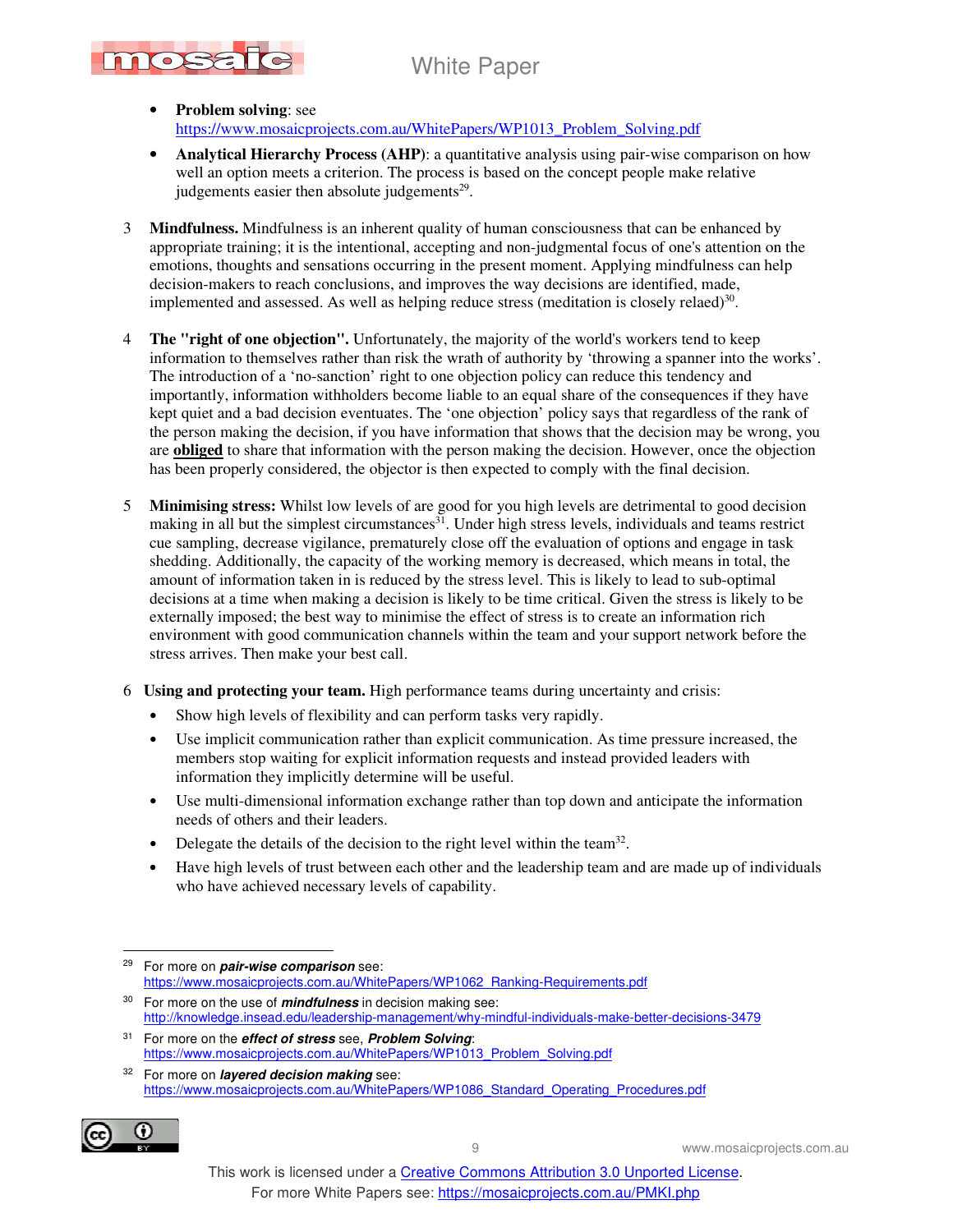# MOSE

## White Paper

Communication is key to supporting teams under stress; leaders can support their teams by explicitly:

- Encouraging teams members to use their intuition.
- Expecting team members to anticipate information needs of all stakeholders.
- Within bounds of security encouraging rich and multi-dimensional information transfer.
- Drafting high level plans to allow for flexibility and rapidity of response by teams.
- Protecting those assigned to detailed tasks from as much stress as possible.
- Communicating trust in the team and avoiding micromanagement.
- 7 **A good outcome is not the same as a good decision!** Good decisions can lead to bad outcomes when there are uncertainties involved. And conversely, bad decisions can lead to good outcomes. An organisation or person that makes good decisions will improve the chance of good outcomes, but this is not guaranteed. To quote Napoleon: *"Given the choice between a good general and a lucky one, I would pick a lucky one every time"*. Napoleon was no fool; he knew that mistaking luck for wisdom is dangerous.
- 8 **Learn from feedback!** This final stage of decision-making is arguably the most important for improving one's decision-making prowess in the long run – actively look for ways to improve your decision making.

### 9 **WRAP your decisions wisely<sup>33</sup>**

- **Widen your perspective** when you encounter a decision. Don't just accept binary options, look at all available options be creative multi-track a couple of good possibilities
- **Analyse the options** but avoid confirmation bias, group think, Abilene Paradox, etc., seek the full scope of information to inform best decision. Use your team.
- **Reality test your assumptions** Use information wisely to make decision avoid emotions as far as possible but include values and ethics.
- **Attain distance before deciding**. Try to give yourself some space before deciding to defuse any short term emotions and minimise the effect of bias.
- **Prepare to be wrong!** Change bad decisions quickly no one can predict the future and despite your careful decision making processes you may still be wrong!
- 10 **Deal with surprises!** Good managers may organise in advance for the certain, the likely and the possible. But they are also equipped with effective practices for instant deployment in the event of the unexpected. Snap decision generally takes a few seconds of dithering, maybe interspersed with arguing, and then action…… followed by endless damage of assorted kinds. There is a better option!

 The first step in managing a surprise is to ask some questions efficiently. You didn't know this was coming. You may not even know what it is. Rather than making a 'snap decision', interpose a carefully designed fast-decision process for emergency use by asking these questions:

- Why is a decision necessary?
- If the need arises from someone else's urgency, why must I take responsibility?
- Do I have the authority to make a decision?
- What is the potential outcome if nothing is done?
- What negative effects could a decision bring about?
- How serious would or could various outcomes be?
- How likely is a negative effect?

<sup>33</sup> Chip and Dan Heath, Decisive

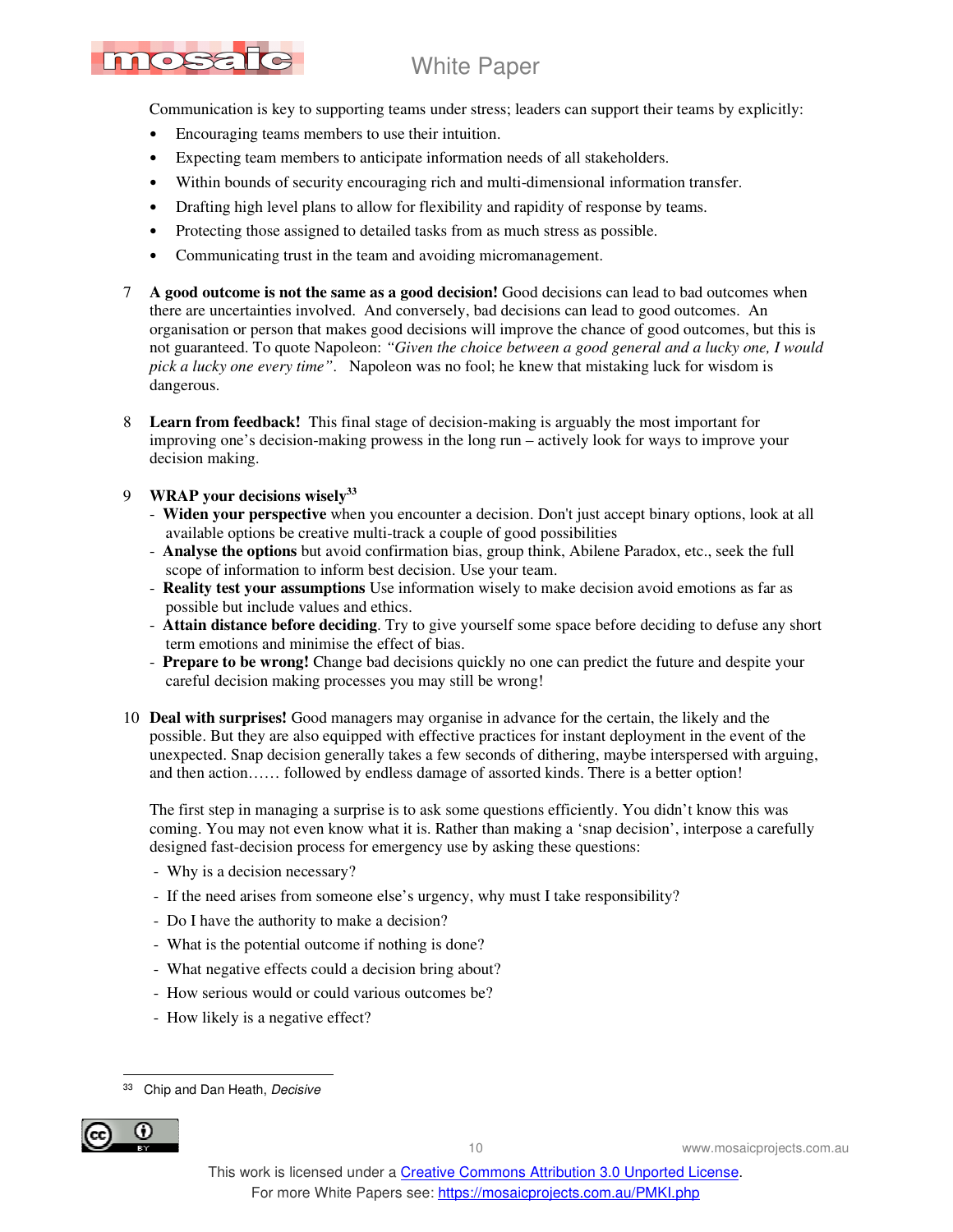

 Then make an informed decision either to not to decide, or to decide. If you decide not to make a decision, make sure other managers know this is your position. If you decide to make a decision decide how much rigour is needed and apply the appropriate processes discussed in this White Paper.

### **Beware of rationality!**

There are three models which attempt to explain how managers/decision makers make decisions.

#### **Rational Model**

This model assumes decision making involves logical thought process, with in-depth analysis of alternatives and their outcomes. This model is based on assumption that decision makers are rational while making the decision. There are certain assumptions in Rational Model of decision making such as:

- 1. The decision maker uses his/her consistent system of preferences
- 2. The consequence will be entirely rational
- 3. Decision maker is aware of all possible options
- 4. And decision maker can determine the likelihood of failure and success for each alternative.

These assumptions ignore the innate bias<sup>34</sup> of each individual and render the Rational Model impractical. In practice, there are constraints of time, resources, available information and knowledge. Additionally, there are individual preferences and biases. None of these factors are considered in the Rational Model making it effectively useless.

#### **Bounded Rationality Model**

This model was developed in an attempt to overcome the inadequacies of Rational Model. It considered the limitations of rationality in human decision making. The model argues that the constraints imposed on decision maker tend to make him lesser rational. The Bounded Rationality Model has few assumptions and takes into account preferences of decision makers. The model assumes:

- 1. Decision makers (mostly managers) select first alternative that appears acceptable;
- 2. Decision makers recognise their understanding of the world is simple;
- 3. Decision makers find it comfortable to make decisions without defining all alternatives;
- 4. Decision makers makes decisions based on common sense or heuristic.

When the decision maker perceives that a given decision is satisfactory (or acceptable or good enough) he/she has considered the trade-off between the efforts and time required to collect the necessary information for all the alternatives and made a decision based on known/available alternatives and heuristics. This model is plausible in well-ordered decision making.

### **The Complexity Model**

This model assumes that the decision making process in organisations are random rather than systematic. It depicts the organisation decision making as an interconnected system which contains problems, solutions, actors (ie, users/participants). The components are randomly moving and if these factors connect a decision is made. The quality of the decision depends on whether the *right solution* is connected to the *right problem* at the *right time* with the right participants involved<sup>35</sup>.

https://www.mosaicprojects.com.au/PDF\_Papers/P070\_A\_Simple\_View\_of\_Complexity.pdf



<sup>34</sup> For more on **bias** see: https://www.mosaicprojects.com.au/WhitePapers/WP1069\_Bias.pdf

<sup>35</sup> For more on **complexity theory** see: Mosaic's blogs at:

<sup>-</sup> https://mosaicprojects.wordpress.com/category/general-project-management/complexity-general-project-management/ - A Simple View of 'Complexity' in Project Management: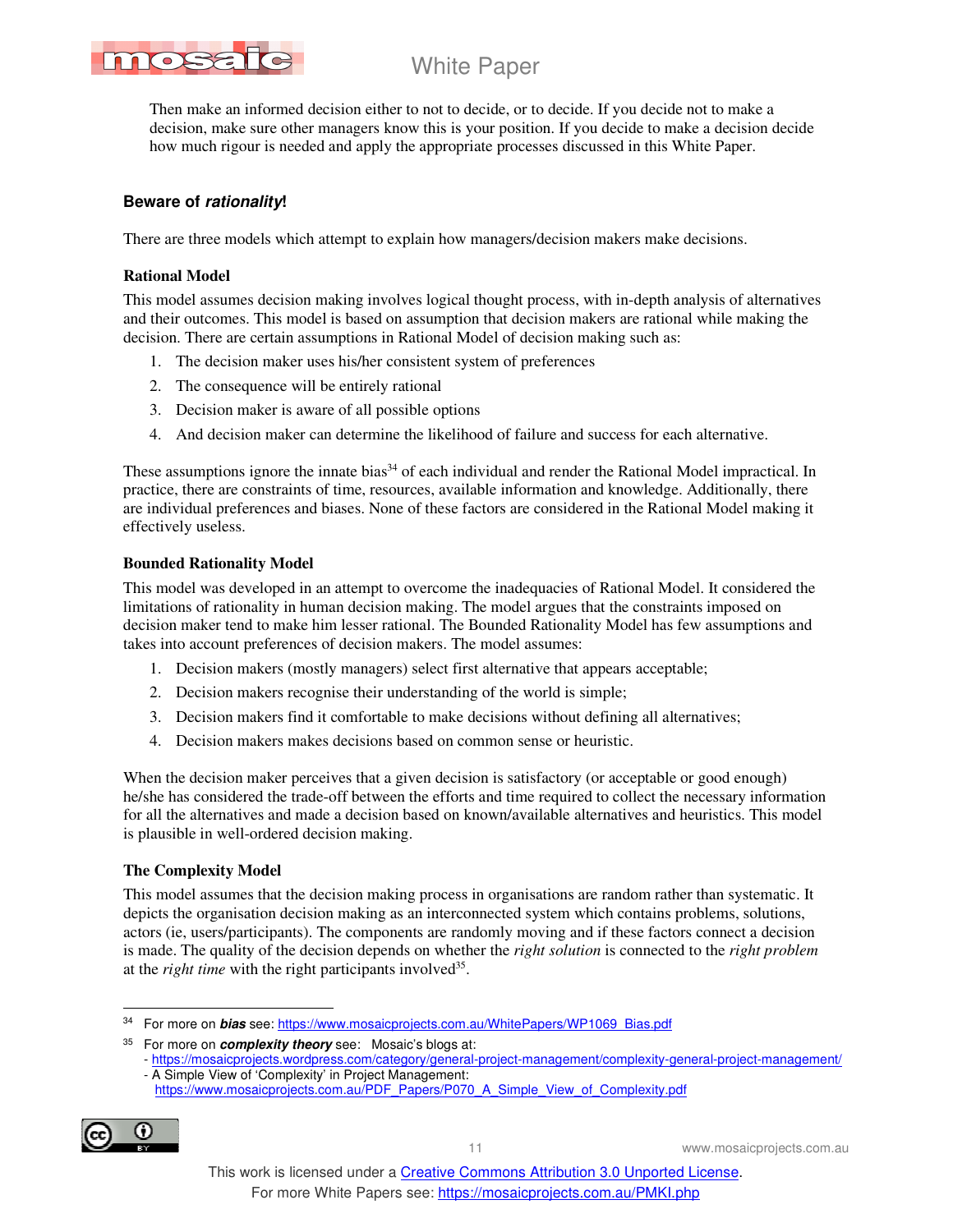

Essentially, this model assumes that decisions in organisations are made in a chaotic situation with high level of uncertainty. This is more likely true in today's fast paced business environment, where managers have to make critical decisions in short time spans, with incomplete information and typically in collaboration with other actors in the system.

#### **Summary**

There have been numerous criticisms of the rational view of decision making proposing alternative models and thought systems based on bounded rationality, satisficing (good enough) strategies, limited attention, political rationality, incrementalism, muddling through, complexity and many others. The limitations identified by many of these approaches refer to the inescapable fact that decisions are made by humans. The simple fact is decision-making relies on human thought and action; therefore it can only be as good, and as rational as the human processes that deliver them. To improve decision making in projects may require us to re-consider how we make decisions, and whether people are adequately represented as human information processors, with limitations and gaps that are not acknowledged by the rational models.

### **Traps to avoid!**

Some of the errors leading to bad decisions include are listed below. Most of these are driven by innate bias<sup>36</sup> and need to be actively avoided:

- 1. **Selective Search for/use of Evidence**: Focusing on facts that support your pre-determined conclusions, but disregard other facts that support different conclusions.
- 2. **Premature Termination of Search for Evidence**: Accepting the first alternative that looks like it might work (but don't get sucked into an endless search for non-existent evidence).
- 3. **Using bad information**<sup>37</sup>: factoids<sup>38</sup>, unsupported opinions and other inaccurate information will inevitably lead to bad decisions.
- 4. **Inertia:** Being unwilling to change old thought patterns.
- 5. **Selective Perception**: Prematurely screening out information not assumed to be useful.
- 6. **Wishful Thinking**: Wanting to see things in a positive light.
- 7. **Recency Effect**: Putting undue attention on recent information and experience while minimising the value of information collected in the past.
- 8. **Repetition Bias:** Believing what's been stated the most often and by the greatest number of sources (most 'well known facts' are 'commonly held misconceptions'?).
- 9. **Anchoring and Adjustment:** Being unduly influenced by initial information that shapes your view of subsequent information.
- 10. **Group Think<sup>39</sup>:** Conforming to peer pressure or the opinions of the majority (or simply being unaware of alternatives because the group lacks diversity and can only 'see' one solution).
- 11. **Abilene Paradox<sup>40</sup>:** Where members of a group collectively agree to a decision that no one in the group actually likes because each person tries to avoid offending the others by questioning what they perceive to be the group consensus.

<sup>40</sup> For more on the **Abilene Paradox** see: https://en.wikipedia.org/wiki/Abilene\_paradox



<sup>36</sup> For more on **innate bias** see: https://www.mosaicprojects.com.au/WhitePapers/WP1069\_Bias.pdf

<sup>&</sup>lt;sup>37</sup> For more on **screening out bad information and advice** from your decision making process see: https://mosaicprojects.wordpress.com/2015/01/03/fine-tune-your-detectors/

<sup>&</sup>lt;sup>38</sup> A *factoid* is something that looks like a fact but is in reality someone's untested assumption wrapped up to look like a fact. See: https://mosaicprojects.wordpress.com/2015/01/03/fine-tune-your-detectors/

<sup>39</sup> For more on **group think** see: https://en.wikipedia.org/wiki/Groupthink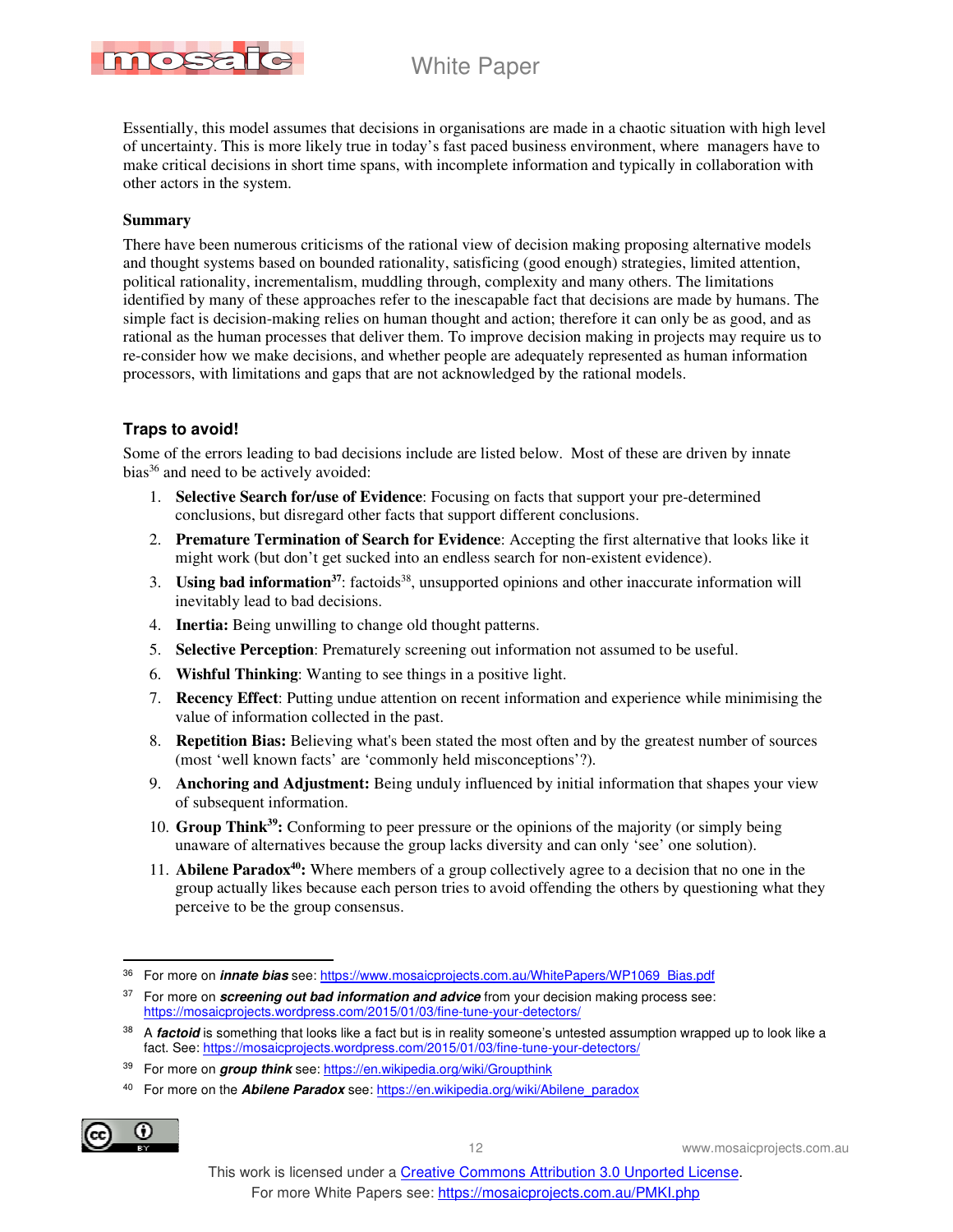

- 12. **Source Credibility:** Rejecting input from sources prematurely judged to be 'not credible' or 'out-ofsync' with the way you do business.
- 13. **Attribution Asymmetry:** Attributing success to your team's abilities and talents, but attributing failures to bad luck and external factors.
- 14. **Role Fulfillment:** Conforming to the decision making expectations others have of someone in your position.

### **Conclusion**

Recognising that most decisions are going to be irrational to a greater or lesser extent and that many decisions have no right answer anyway allows a practical approach towards achieving the best decision to be developed:

*A man is known by the dilemmas he keeps, not by the problems he solves or the conundrums he cleverly resolves. To sit knowingly with the fundamental impossibility and still engage. To accept that I might approach understanding without ever touching it and still engage as if I*   $might^{41}$ …

Many issues with complex initiatives stem from a belief that all decisions are puzzles and that just a little more information is all we need to reduce the question to a problem with its one right answer. Consequently massive amounts of time, effort and resources can be wasted trying to find the additional information to allow the problem to be solved and the 'one right answer' calculated.

Dilemmas simply do not have a right answer. Any answer will be in part wrong, unfair and harmful to some stakeholders. However, not making a decision will be harmful to all stakeholders, the challenge is usually to minimise the harm, occasionally to optimise the benefit.

Mysteries are often hidden within too much information and understanding them is closely aligned to the ideas contained in complexity theory and risk management. Accepting you 'can't know' the answer to a mystery is critical; then you are free to make the best decision you can based on the information available and your assumptions; but always be prepared for nasty surprises.

Puzzles respond well to the application of scientific management principles of measurement and research. Gather the right information and skills and you reduce a puzzle to a problem, and can then calculate the optimum answer. Unlike dilemmas and mysteries, problems do have one right answer, but do you have the time??

It is critically important to recognise the importance of time. Very few complex decisions are made in a space where time is unimportant and when time pressures exist, you may have to make a decision to deal with the primary decision on the assumption it is a 'mystery' simply because there is insufficient time to gather and analyse all of the information needed to reduce the decision to a problem. The importance of timeliness in decision making is part of the discussion on 'problem solving $42$ <sup>2</sup>.

Therefore, when confronted with a difficult decision, the challenge is to recognise the difference between these different types of decision and use the best approach to reaching a decision within the time available.

Also refer to the decision making model described in the PMBOK® Guide at p412, Appendix G.6.

See Appendix 1 (below) for a model to resolve complicated decisions.

\_\_\_\_\_\_\_\_\_\_\_\_\_\_\_\_\_\_\_\_\_\_\_\_\_\_\_\_\_

<sup>42</sup> For more on **problem solving** see: https://www.mosaicprojects.com.au/WhitePapers/WP1013\_Problem\_Solving.pdf



<sup>41</sup> Schmaltz D.A. The secret life of projects.